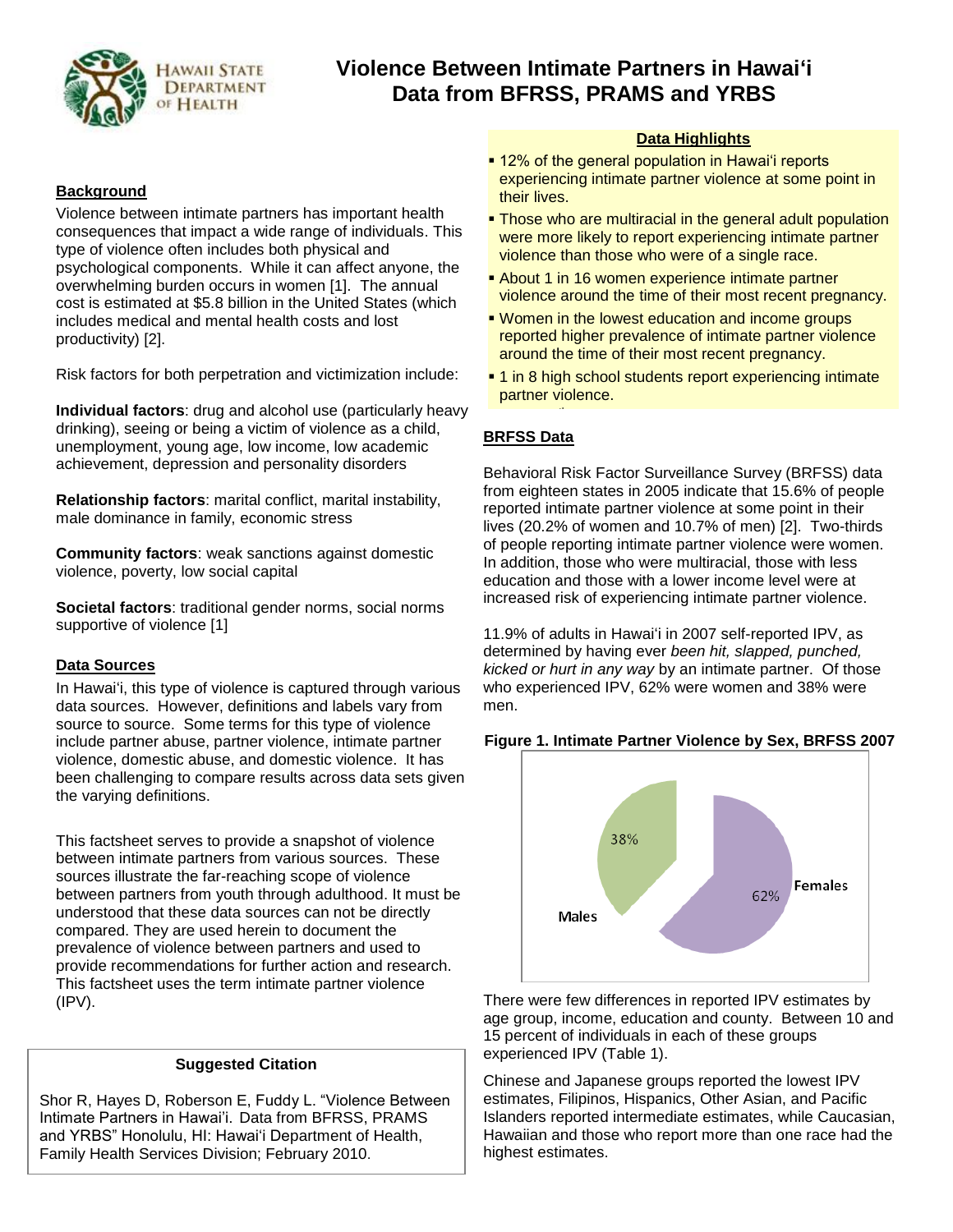| Table 1. Estimates of Intimate Partner Violence by |  |
|----------------------------------------------------|--|
| Demographic Characteristics, BRFSS, 2007           |  |

|                                            | IPV % (95%CI)*                 |  |  |
|--------------------------------------------|--------------------------------|--|--|
| <b>Overall</b>                             | 11.9 (10.9-13.1)               |  |  |
| <b>Sex</b>                                 |                                |  |  |
| Female                                     | 14.7 (13.1-16.3)               |  |  |
| Male                                       | $9.1 (7.7 - 10.7)$             |  |  |
| <b>Age Group</b>                           |                                |  |  |
| 18-24                                      | 14.8 (10.6-20.1)               |  |  |
| 25-34                                      | 15.3 (12.1-19.1)               |  |  |
| 35-44                                      | 13.3 (11.0-15.9)               |  |  |
| 45-54                                      | 13.7 (11.7-16.0)               |  |  |
| 55-64                                      | 10.4 (8.7-12.4)                |  |  |
| $65+$                                      | $4.9$ $(3.8-6.3)$              |  |  |
| County                                     |                                |  |  |
| Hawai'i                                    | 14.4 (12.5-16.7)               |  |  |
| Honolulu                                   | 11.3 (9.9-12.8)                |  |  |
| Kauai                                      | 13.7 (10.4-17.9)               |  |  |
| Maui                                       | 12.3 (10.2-14.8)               |  |  |
| <b>Multiracial</b>                         |                                |  |  |
| Single Race                                | 10.4 (9.2-11.8)                |  |  |
| Multiracial                                | 16.1 (13.9-18.7)               |  |  |
| <b>Specific Race</b>                       |                                |  |  |
| Caucasian                                  | 15.5 (13.6-17.7)               |  |  |
| Chinese                                    | $5.5(2.5-11.7)$                |  |  |
| Filipino                                   | $7.9(4.8-12.7)$                |  |  |
| Japanese                                   | $5.1(3.5-7.3)$                 |  |  |
| Pacific Islander <sup>i</sup>              | $9.8(3.6-23.9)$                |  |  |
| Other Asian <sup>'</sup>                   | $9.5(3.9-21.4)$                |  |  |
| Hispanic'                                  | 8.8 (3.6-19.9)                 |  |  |
| Multiracial Hawaiian <sup>ii</sup>         | 14.8 (11.9-18.3)               |  |  |
| Multiracial/Non Hawaiian                   | 14.9 (12.5-17.5)               |  |  |
| All Others <sup>iii</sup>                  | 17.8 (10.0-29.5)               |  |  |
| <b>Income Group</b>                        |                                |  |  |
| $<$ \$15,000                               | 15.6 (11.6-20.7)               |  |  |
| \$15,000 - \$24,999                        | 11.6 (9.1-14.7)                |  |  |
| \$25,000 - \$34,999                        | 11.5 (8.4-15.6)                |  |  |
| \$35,000 - \$49,999                        | 13.9 (11.1-17.2)               |  |  |
| $$50,000 +$                                | 11.6 (10.2-13.3)               |  |  |
| <b>Education Group</b>                     |                                |  |  |
| < High School                              | 10.3 (6.2-16.5)                |  |  |
| <b>High School Graduate</b>                | 11.8 (9.9-14.0)                |  |  |
| Some College                               | 13.8 (11.7-16.3)               |  |  |
| College Graduate<br>The the 25% confidence | $\frac{10.6 (9.2 - 12.2)}{20}$ |  |  |

Note: 95% CI refers to the 95% confidence interval around estimate. *<sup>i</sup>* Does not represent one ethic group, rather a US Census-based race. *ii* Single race Hawaiians were too few to disaggregate

*iii* Includes Black, Native American, Spanish, Other and those missing race.

*ii* Single race to the BRFSS Data

The **Behavioral Risk Factor Surveillance Survey (BRFSS)** is a **i** sen-reported telephone survey mat collects imormation on nealth<br>risk behaviors, preventive health practices, and health care access  $\vert$  primarily related to chronic disease and injury in the adult self-reported telephone survey that collects information on health population. About 6,500 people in Hawai"i are surveyed each year. Data from 2007 was analyzed for Hawai"i. **Intimate Partner Violence (IPV)** is defined as ever having been hit, slapped, punched, kicked or hurt in any way by an intimate partner. Participants select up to six race categories. Based on these selections, participants were categorized as being of a **single race** or **multiracial**. A **Specific Race** was also determined based on the responses into the groups shown in Table 1.

# **PRAMS Data**

National estimates of intimate partner violence among women who were recently pregnant ranged from 4% to 8% from 2004-2007 aggregated data. Predictors of IPV during pregnancy were the partner did not want the pregnancy, having had a recent divorce or separation and someone close to the woman having had a drug/alcohol problem. Maternal characteristics (age, education, race, marital status, didn"t want pregnancy) were less important predictors [4].

In Hawai'i from 2004-2008, 6.5% of women reported ever having been pushed, hit, slapped, kicked, choked, or physically hurt in any other way by a current or former partner around the time of their most recent pregnancy.

**Table 2. Estimates of Intimate Partner Violence by Demographic Characteristics, Hawai'i PRAMS 2004-2008**

|                             | <b>IPV % (95% CI)</b>      |  |
|-----------------------------|----------------------------|--|
| Overall                     | $6.5(6.0-7.1)$             |  |
| <b>Income Group</b>         |                            |  |
| $<$ \$10,000                | 14.3* (12.3-16.6)          |  |
| \$10,000 - \$34,999         | $8.5$ * (7.2-10.1)         |  |
| \$35,000 - \$49,999         | $4.3*(3.4-5.4)$            |  |
| $$50,000+$                  | $2.5(1.9-3.3)$             |  |
| <b>Education Group</b>      |                            |  |
| < High School               | 13.1**(10.7-16.0)          |  |
| <b>High School Graduate</b> | $8.2**$ (7.3-9.3)          |  |
| Some College                | $5.5**$ (4.6-6.5)          |  |
| College Graduate            | $2.7(2.1-3.4)$             |  |
| County                      |                            |  |
| Hawai'i                     | $8.7^{\dagger}$ (7.1-10.7) |  |
| Honolulu                    | $5.8(5.2-6.4)$             |  |
| Kauai                       | $8.4(6.0-11.6)$            |  |
| Maui                        | $8.0^{†}$ (6.3-10.1)       |  |

\*significant difference from 50,000+ p<.05

\*\* significant difference from college graduate p<.05

† significantly different from Honolulu at p<.05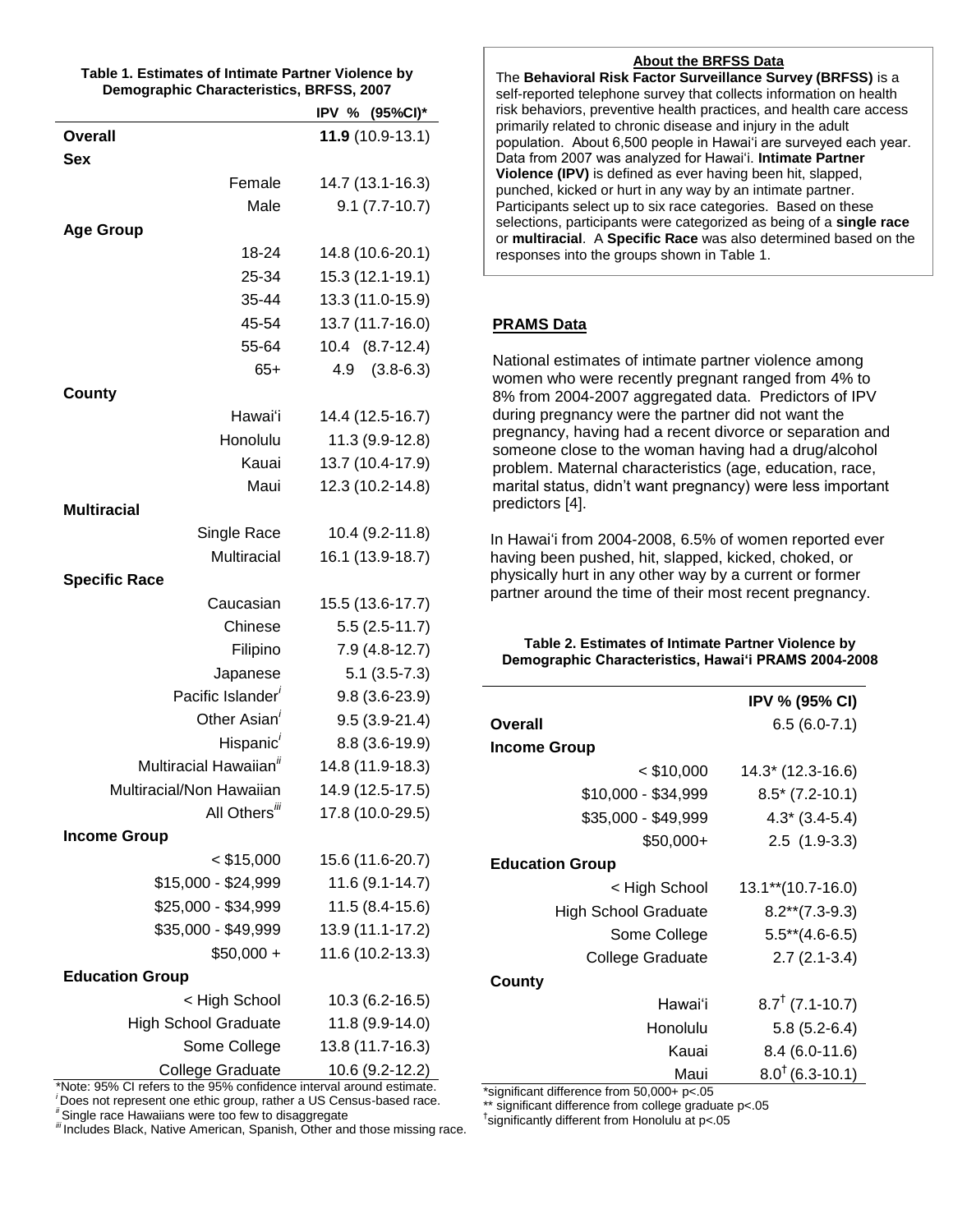**Figure 2. Intimate Partner Violence Before and During Most Recent Pregnancy by Ethnicity, Hawai'i PRAMS 2004-2008**



Statistically significant differences were reported between education, income and ethnic groups. In addition, the prevalence of IPV around the time of pregnancy was significantly lower in Honolulu County than Maui and Hawaii counties (Table 2).

#### **About the PRAMS Data**

The Hawai"i **Pregnancy Risk Assessment Monitoring System (PRAMS)** is a self-reported survey of recent mothers conducted by mail with telephone follow-up. It is designed to monitor the health and experiences of women before, during and just after pregnancy. Every year in Hawai"i, about 2,000 women who deliver an infant are randomly selected to participate. **Intimate Partner Violence (IPV)** is a combined variable from 4 questions asking if the woman had ever been pushed, hit, slapped, kicked, choked, or physically hurt in any other way by a current or former partner twelve months before or during current pregnancy. **Race** is singly coded based on mother"s self-report from the birth certificate.

#### **YRBS Data**

In 2007, 13% of high school students in Hawai"i reported having ever been hit, slapped, or physically hurt on purpose by a boyfriend or girlfriend in the previous 12 months. This was comparable to the national prevalence estimate of 9.9%.

No statistically significant differences were seen between age groups or grades in prevalence of IPV. Cell sizes were too small to do meaningful comparison by ethnicity.

#### **About the YRBS Data**

The **Youth Risk Behavior Survey** is a self-reported, school-based survey of public high school students that monitors priority health-risk behaviors. It is administered in Hawai"i every other year. **Intimate partner violence** is assessed by asking "During the past 12 months, did your boyfriend or girlfriend ever hit, slap, or physically hurt you on purpose?" Students who responded that they did not have a boyfriend or girlfriend in past 12 months were excluded from analysis. **Sexual violence (SV)** is assessed by asking "Have you ever been physically forced to have sexual intercourse when you did not want to?" Students are asked to select up to eight **race** categories then grouped in to single and multiple race groupings.

| Table 3. Estimates of Intimate Partner Violence |  |
|-------------------------------------------------|--|
| Hawai'i YRBS, 2007                              |  |

|       | Total<br>% (95% CI) | <b>Males</b>    | <b>Females</b>   |
|-------|---------------------|-----------------|------------------|
| Total | 13.2 (10.4-16.7)    | 13.9 (9.6-19.8) | 12.5 (9.1-16.8)  |
| Grade |                     |                 |                  |
| 9     | $9.6(5.3-16.8)$     | 12.0 (6.5-21.0) | $7.3(2.0-23.1)$  |
| 10    | 16.7 (11.3-23.8)    | 14.4 (4.9-35.5) | 18.9 (12.3-27.8) |
| 11    | 13.8 (9.7-19.3)     | 14.8 (9.0-23.3) | 12.8 (6.9-22.5)  |
| 12    | $12.5(7.1-21.1)$    | 13.5 (6.3-26.5) | 11.6 (5.3-23.5)  |

#### **Discussion**

Intimate partner violence has a wide impact in Hawai"i. 12% of the general adult population and 13% of the public high school student population reported having been physically hurt by an intimate partner. However, only 6% of recently pregnant women reported being hurt by an intimate partner in the year before or during their most recent pregnancy.

Underreporting amongst the population of pregnant women due to reporting stigma, or public health messaging pertaining to violence toward pregnant women may account for the discrepancies with estimates in the general and student populations.

More specific differences between the general populations and PRAMS population exist:

#### *Race/Ethnicity:*

The Hawai'i BRFSS data shows higher estimates of IPV among Caucasians, Hawaiians, Pacific Islanders, and those who report more than one race compared to most Asian race groups.

The PRAMS data, however, indicate a higher prevalence of IPV among certain Asian groups compared to Caucasians. Race categorizations are not identical between surveys and the sample years are different between these groups, which may account for some of the differences.

#### *Gender:*

Both national and Hawai"i BRFSS data indicate that over a third of those reporting intimate partner violence are men. The YRBS high school population indicates that approximately the same proportion of males report IPV as females. Definitions of IPV vary from individual to individual, which may account for the disagreement between data in the BRFSS, YRBS and national research which indicates that victims of IPV are typically females.